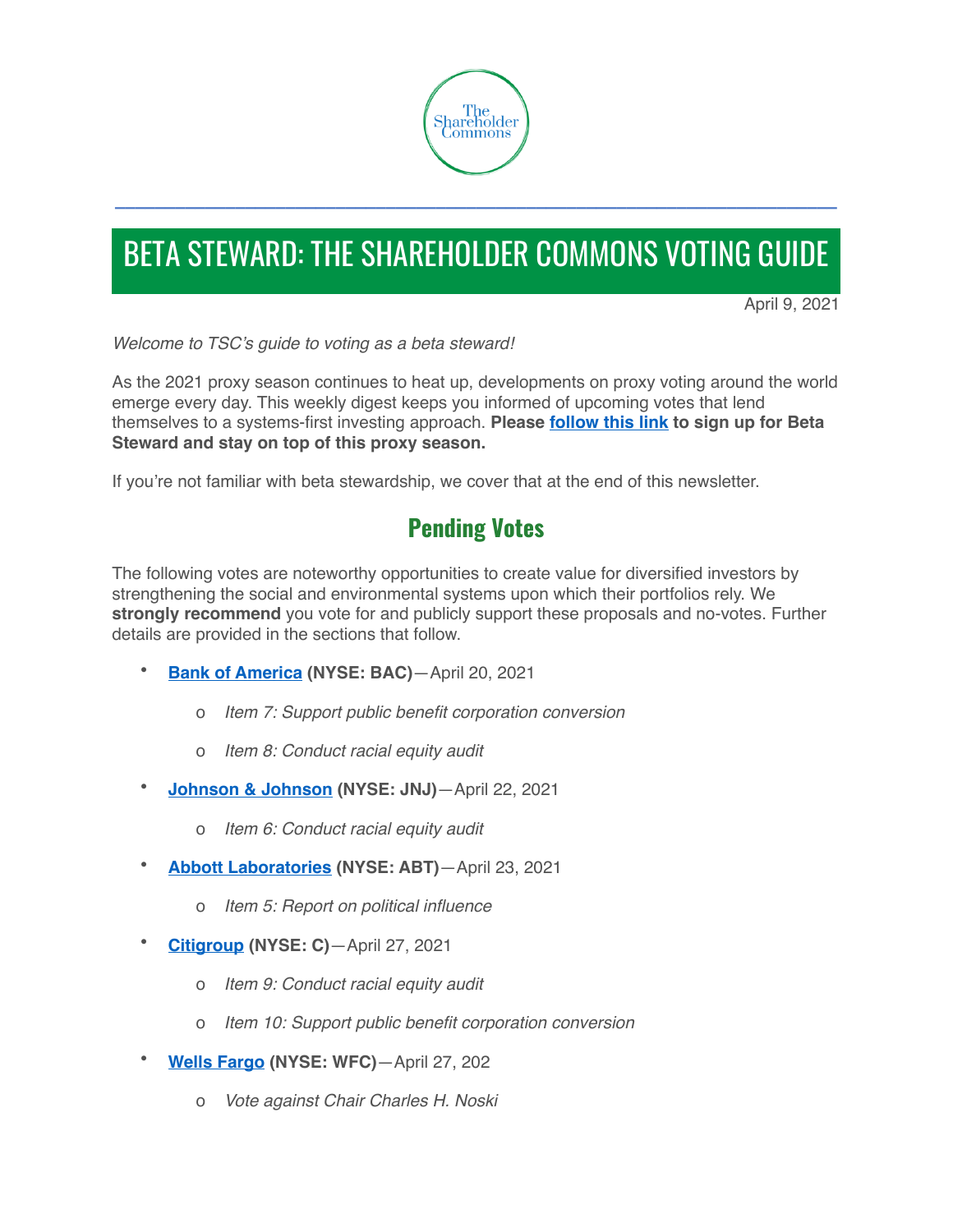- o *Item 5: Support public benefit corporation conversion*
- o *Item 7: Conduct racial equity audit*
- **[Marathon Petroleum](https://www.sec.gov/Archives/edgar/data/1510295/000151029521000046/a2021mpcproxystatement.htm) (NYSE: MPC)**—April 28, 2021
	- o *Vote against Chair of Sustainability Committee Abdulaziz F. Alkhayyal*
- **[Goldman Sachs](https://www.sec.gov/Archives/edgar/data/0000886982/000119312521087020/d88664ddef14a.htm) (NYSE: GS)**—April 29, 2021
	- o *Vote against Chair/CEO David M. Solomon*
	- o *Vote against Independent Lead Director Adebayo O. Ogunlesi*
	- o *Item 7: Support public benefit corporation conversion*
	- o *Item 8: Conduct racial equity audit*
- **[Valero Energy](https://www.sec.gov/Archives/edgar/data/0001035002/000119312521085910/d112273ddef14a.htm) (NYSE: VLO)**—April 29, 2021
	- o *Vote against Chair/CEO Joseph W. Gorder*
	- o *Vote against Lead Director Robert A. Profusek*
- **[Berkshire Hathaway](https://www.sec.gov/Archives/edgar/data/0001067983/000119312521080418/d938053ddef14a.htm) (NYSE: BRK-A/B)**—May 1, 2021
	- o *Vote against Chair/CEO Warren E. Buffett*
- **[Eli Lilly](https://www.sec.gov/Archives/edgar/data/59478/000005947821000090/llypre14a2021.htm) (NYSE: LLY)**—May 3, 2021
	- o *Report on political influence*
- **[Evergy](https://www.sec.gov/Archives/edgar/data/1711269/000119312521092003/d108138ddef14a.htm) (NYSE: EVRG)**—May 4, 2021
	- o *Vote against Chair Mark A. Ruelle*
- **[General Electric](https://www.sec.gov/Archives/edgar/data/0000040545/000120677421000774/ge3816561-def14a.htm#SHAREHOLDERPROPOSALNO3ReportonNetZeroIndicator) (NYSE: GE)**—May 4, 2021
	- o *Report on net-zero GHG goals*
- **[Duke Energy](https://www.sec.gov/Archives/edgar/data/1326160/000104746921000682/a2243101zdef14a.htm) (NYSE: DUK)**—May 6, 2021
	- o *Vote against Chair/CEO Lynn Good*
	- o *Vote against Independent Lead Director Michael G. Browning*
- **[Rio Tinto](https://www.riotinto.com/invest/shareholder-information/annual-general-meetings) (ASX: RIO)**—May 6, 2021
	- o *Align with Paris agreement*
- **[Entergy](https://www.sec.gov/Archives/edgar/data/0000065984/000114036121010291/nc10018858x2_def14a.htm) (NYSE: ETR)**—May 7, 2021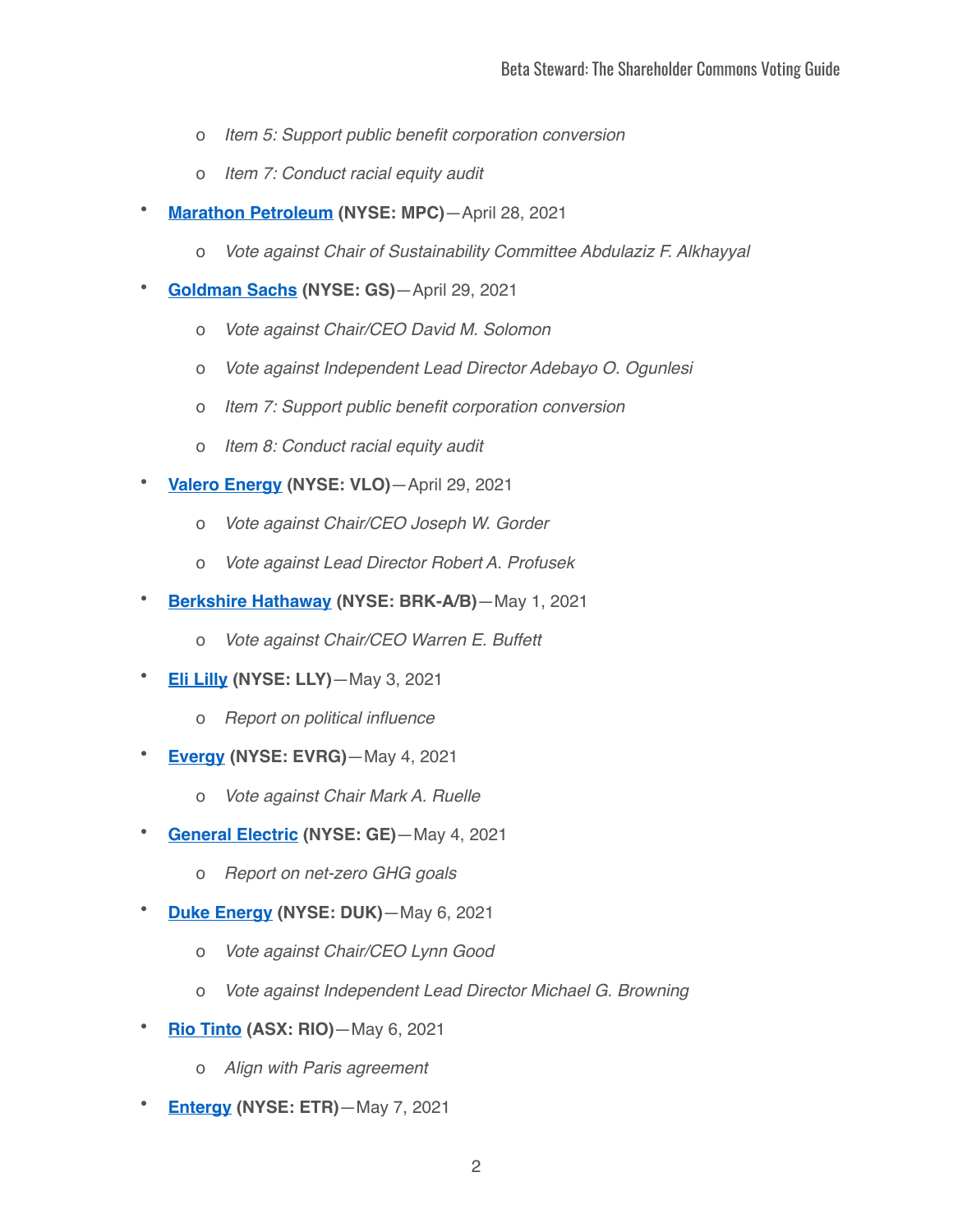- o *Vote against Chair/CEO Leo P. Denault*
- o *Vote against Lead Director Stuart L. Levenick*
- **[Occidental Petroleum](https://www.sec.gov/Archives/edgar/data/797468/000120677421000856/oxy3830511-def14a.htm) (NYSE: OXY)**—May 7, 2021
	- o *Vote against Independent Chair Stephen I. Chazen*
- **[ConocoPhillips](https://www.sec.gov/Archives/edgar/data/1163165/000120677421000875/cop3840471-def14a.htm) (NYSE: COP)**—May 11, 2021
	- o *Vote against Chair/CEO Ryan M. Lance*
	- o *Vote against Lead Director Robert A. Niblock*
- **[Phillips 66](https://www.sec.gov/Archives/edgar/data/0001534701/000114036121010999/nc10021503x3_def14a.htm) (NYSE: PSX)**—May 12, 2021
	- o *Vote against Director Julie L. Bushman*
	- o *Vote against Director Lisa A. Davis*
- **[FirstEnergy](https://www.sec.gov/Archives/edgar/data/1031296/000119312521096807/d116252ddef14a.htm) (NYSE: FE)**—May 18, 2021
	- o *Vote against Chair Donald T. Misheff*
- **[JPMorgan Chase](https://www.sec.gov/Archives/edgar/data/0000019617/000001961721000275/a2021proxystatement.htm) (NYSE: JPM)**—May 18, 2021
	- o *Item 6: Conduct racial justice audit*
- **[State Street](https://www.sec.gov/Archives/edgar/data/93751/000114036121011843/nc10018789x1_def14a.htm) (NYSE: STT)**—May 19, 2021
	- o *Item 4: Conduct racial justice audit*

# **TSC-Supported Resolutions**

TSC is assisting various shareholders with proposals that either (1) ask companies to convert to benefit corporations, or (2) ask companies to disclose external social and environmental costs of their business practices.

#### Public Benefit Corporation Conversion

Proposals at **[BlackRock](https://clicks.aweber.com/y/ct/?l=9wnAq&m=gN.E9N6VYgyzSl.&b=gHNis31RGzWZvpiCLIRFxg)**, **[Caterpillar](https://clicks.aweber.com/y/ct/?l=9wnAq&m=gN.E9N6VYgyzSl.&b=hcQI3ozIA.wrWPkdrelOBw)**, **[Salesforce](https://clicks.aweber.com/y/ct/?l=9wnAq&m=gN.E9N6VYgyzSl.&b=jyLxQfCuT0Lh0HrA4muvyA)**, **[Facebook](https://clicks.aweber.com/y/ct/?l=9wnAq&m=gN.E9N6VYgyzSl.&b=ar4_mCIuzx4EkqQ_C7_C2Q)**, **[Alphabet](https://clicks.aweber.com/y/ct/?l=9wnAq&m=gN.E9N6VYgyzSl.&b=tgrCrCElbWRPY3cdwWrh3Q)**, **[UPS](https://clicks.aweber.com/y/ct/?l=9wnAq&m=gN.E9N6VYgyzSl.&b=7uclKr.qj2SMfYrj0VAInA)**, **[Tractor](https://clicks.aweber.com/y/ct/?l=9wnAq&m=gN.E9N6VYgyzSl.&b=mAGeOTG1MnPCsDaSY61fvw)  [Supply](https://clicks.aweber.com/y/ct/?l=9wnAq&m=gN.E9N6VYgyzSl.&b=mAGeOTG1MnPCsDaSY61fvw)**, **[S&P Global](https://clicks.aweber.com/y/ct/?l=9wnAq&m=gN.E9N6VYgyzSl.&b=XNy0QrlNQwsTBVkm1GctEA)**, **[3M](https://clicks.aweber.com/y/ct/?l=9wnAq&m=gN.E9N6VYgyzSl.&b=jQLHdzMFpTBjMU843M9j8A)**, **[Bank of America](https://www.sec.gov/Archives/edgar/data/0000070858/000119312521072547/d937842ddef14a.htm)**, **[Goldman Sachs](https://theshareholdercommons.com/wp-content/uploads/2021/03/GS-Proposal-PBC.pdf)**, **[Citigroup](https://theshareholdercommons.com/wp-content/uploads/2021/03/C-Proposal-PBC.pdf)**, **[Wells Fargo](https://theshareholdercommons.com/wp-content/uploads/2021/03/WFC-Proposal-PBC-Final.pdf)**, and **[Chevron](https://theshareholdercommons.com/wp-content/uploads/2021/03/CVX-Proposal-PBC.pdf)** request that the companies *amend or consider amending their certificates of incorporation to become public benefit corporations*, in light of their adoption of the Business Roundtable's Statement on the Purpose of a Corporation (BRT Statement). A [similar proposal at](https://clicks.aweber.com/y/ct/?l=9wnAq&m=gN.E9N6VYgyzSl.&b=OylE9uTKDaLWBR9veicApQ)  [Yelp](https://clicks.aweber.com/y/ct/?l=9wnAq&m=gN.E9N6VYgyzSl.&b=OylE9uTKDaLWBR9veicApQ) hinges on that company's recent proclamations of its intention to oppose racism and foster "an inclusive culture." The proposals note that current law precludes authentic commitment to the stakeholder model acclaimed in the BRT Statement, unless the corporations adopt benefit corporation law.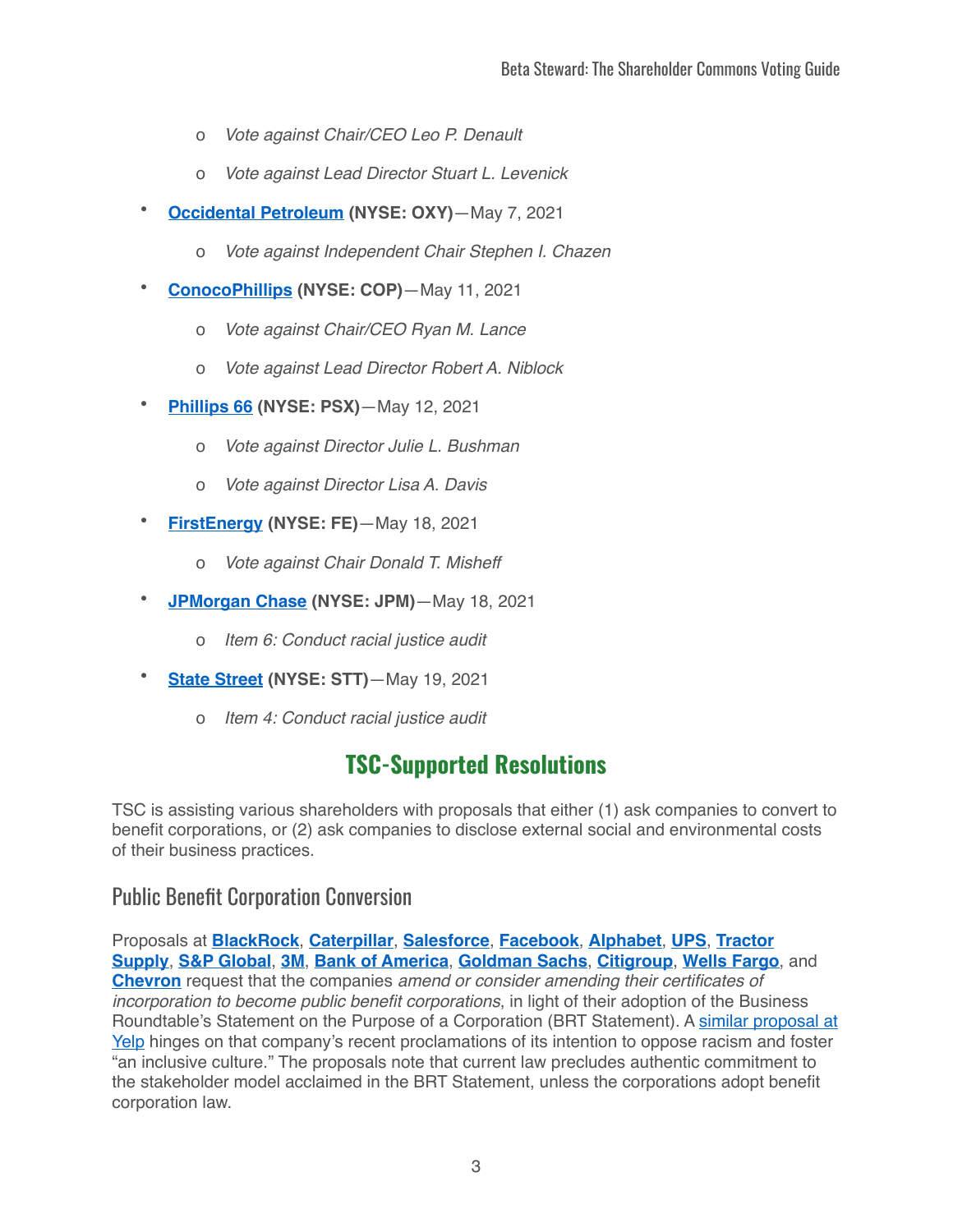But the amendment would not just benefit stakeholders. It also provides a better structure for diversified shareholders. Conventional corporation law requires corporations to prioritize the interests of their shareholders, but this company-first approach fails to recognize that an individual company may profit from activity that undermines the social and environmental fabric upon which the vast majority of diversified shareholders depend. Beta stewardship goes handin-hand with the PBC structure.

We **strongly encourage** shareholders to vote FOR these resolutions and to work with their advisors and outside managers to raise the profile of this important issue. If these fiduciaries are not supporting this measure to move the market toward a systems-first model, they are not fully serving the interests of their diversified clients.

#### Externalities Disclosure

Proposals were filed at **[McDonald's](https://clicks.aweber.com/y/ct/?l=9wnAq&m=gN.E9N6VYgyzSl.&b=RT6EKr6Ibbdjb2eJL1gwLw)** and **[YUM! Brands](https://clicks.aweber.com/y/ct/?l=9wnAq&m=gN.E9N6VYgyzSl.&b=rxgI.piU839HPrfbFmuUsw)** requesting a report on the *external public health costs associated with antimicrobial resistance (AMR) that arises from excessive use of antibiotics in their meat supply chains*. The proposal cites studies that calculate economic losses from AMR at \$54 trillion by 2050.

We reached an agreement to withdraw the proposal at Yum! after it became the first public company to agree explicitly to disclose the impacts of its practices on the global economy and the portfolios of diversified shareholders. You can see the full agreement [here,](https://theshareholdercommons.com/wp-content/uploads/2021/03/YUM-ED-AMR-Withdrawal-Agreement.pdf) and our press release about the agreement [here.](https://www.prnewswire.com/news-releases/the-shareholder-commons-announces-withdrawal-of-shareholder-proposal-after-yum-brands-commits-to-disclose-systemic-costs-of-antibiotic-use-301239878.html) McDonald's has declined to discuss a similar agreement and has not sought to exclude the proposal from its proxy, so we expect this resolution to go to a vote at the golden arches.

A [proposal at](https://clicks.aweber.com/y/ct/?l=9wnAq&m=gN.E9N6VYgyzSl.&b=pjeNEzBlreh8UH9J0iUgjg) **PepsiCo** requests a report on the *public health costs of its food and beverage business and how those costs affect market performance*, in light of the fact that the World Health Organization has assessed the unpriced social burdens of obesity at nearly three percent of annual GDP. The company [sought to exclude the resolution](https://clicks.aweber.com/y/ct/?l=9wnAq&m=gN.E9N6VYgyzSl.&b=MLBVMKs318N3I2acYTDpiA) on the same ordinary business and vagueness grounds as the preceding two companies. We submitted [a response to](https://clicks.aweber.com/y/ct/?l=9wnAq&m=gN.E9N6VYgyzSl.&b=7aGS8lEcKTTNr9BZnkltlQ)  [PepsiCo's exclusion request,](https://clicks.aweber.com/y/ct/?l=9wnAq&m=gN.E9N6VYgyzSl.&b=7aGS8lEcKTTNr9BZnkltlQ) arguing that publicity around PepsiCo's targeting of Black children in its advertising campaigns and participation in trade groups that block public health legislation demonstrates the importance of the policy issue behind the proposal. The SEC rejected PepsiCo's argument, and this resolution will go to a vote.

### **Proxy Voting for a 1.5º C World: Beta Stewardship in Action**

Diversified shareholders have the incentive, power and, responsibility to insist that the companies they own reject financial return that is based on exploitation of common resources and vulnerable populations. To make this work in a free-market system that relies upon competition to price and allocate resources, shareholders must establish the basic rules for companies on environmental and social matters, which we call "guardrails."

Majority Action's [Proxy Voting for A 1.5 °C World](https://www.proxyvoting.majorityaction.us/) campaign exemplifies the quardrails concept. The campaign goes beyond disclosure and risk management requiring specific action by companies with a significant carbon footprint, regardless of the business case at any individual company. Majority Action explains the risk to diversified shareholders clearly: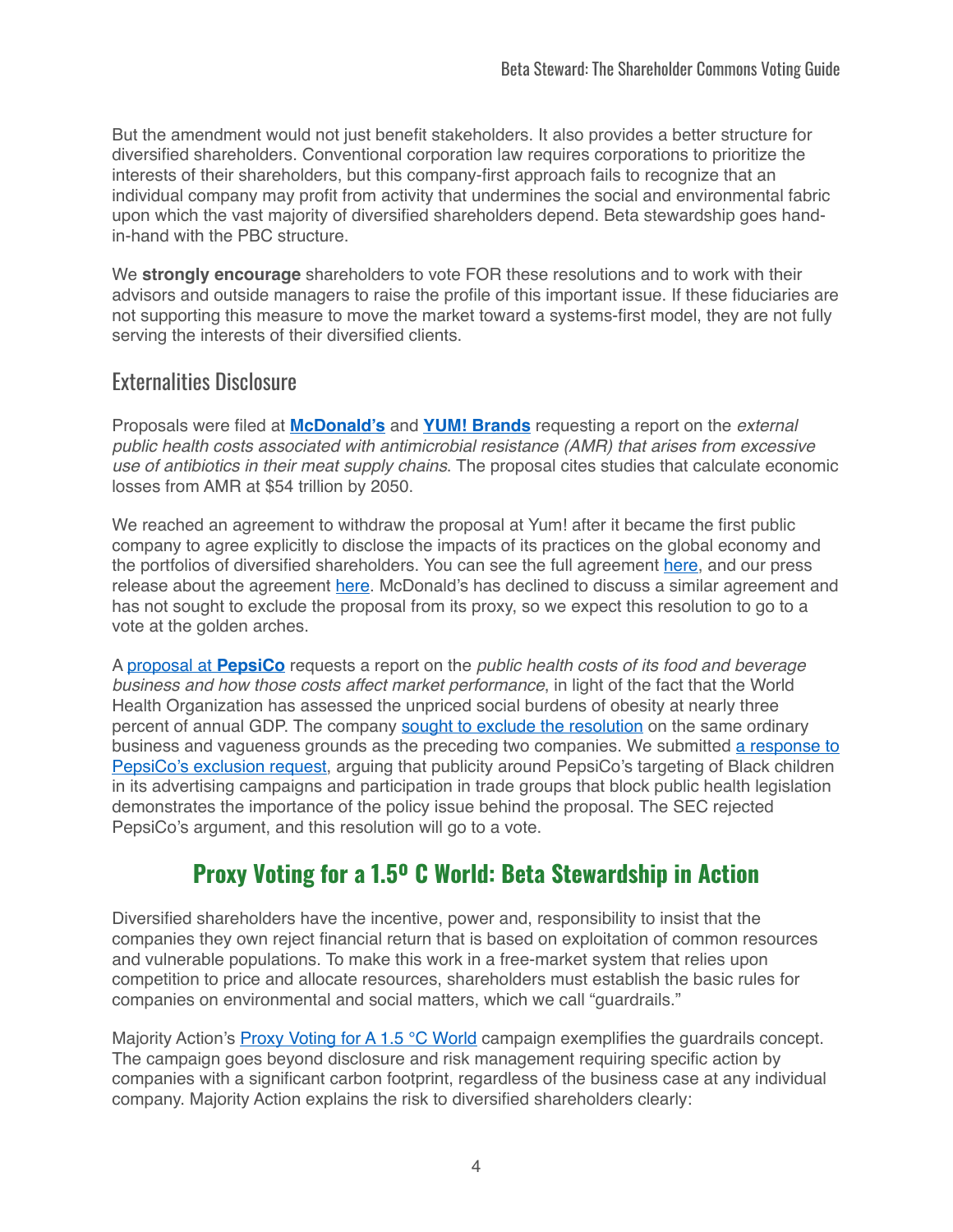*The physical and financial risks posed by climate change to long-term investors are systemic, portfolio-wide, unhedgeable and undiversifiable. Therefore, the actions of companies that directly or indirectly impact climate outcomes pose risks to the financial system as a whole, and to investors' entire portfolios. In order to manage this systemic portfolio risk, investors must move beyond disclosure and company-specific climate risk management frameworks, and focus on holding accountable the relatively small number of large companies whose actions are a significant driver of climate change.*

The campaign goes beyond precatory proposals and asks that shareholders withhold votes from directors at companies that are failing on climate. The campaign is supported by the Illinois Treasurer and CalPERS, among other important stewardship voices.

We **strongly recommend** that diversified shareholders vote their proxies, or insist that their advisors and managers vote proxies, in line with Majority Action's [recommendations](https://www.proxyvoting.majorityaction.us/proxy-voting-guide). We've listed the votes for companies that have issued their proxy statements in the "Pending Votes" section above.

### **Other Shareholder Resolutions for Beta Stewards**

### Adding Systemic Effects to the Voting Calculus

Beyond proposals aimed directly at beta stewardship, many matters that will come to a vote this season will implicate the systems-first approach that a diversified shareholder must consider in order to optimize returns. In considering how to vote on proposals and other matters, shareholders should, in addition to weighing the vote's effect on a single company, consider the system-wide costs and risks of social and environmental impacts. Among other matters, such votes may address:

- disclosure of the external costs of company activity;
- compensation that fails to address such risks and costs; and
- the systemic effects of political influence.

Here are some examples of pending shareholder resolutions for which proxy statements have been mailed. We will update this list as the season proceeds.

#### Systemic Impacts of Racial Inequality

CtW Investment Group and the Service Employees International Union (SEIU) have filed a series of shareholder proposals asking systemically important financial institutions to conduct a racial equity audit that identifies, prioritizes, and remedies the adverse impacts of the banks' policies and practices on non-white stakeholders and communities of color.

The finance industry has played a critical role in perpetuating unequal wealth distribution to communities of color. Whether it be modern day "redlining" techniques related to mortgage loans, excessive checking account fees, or—most recently—Payroll Protection Program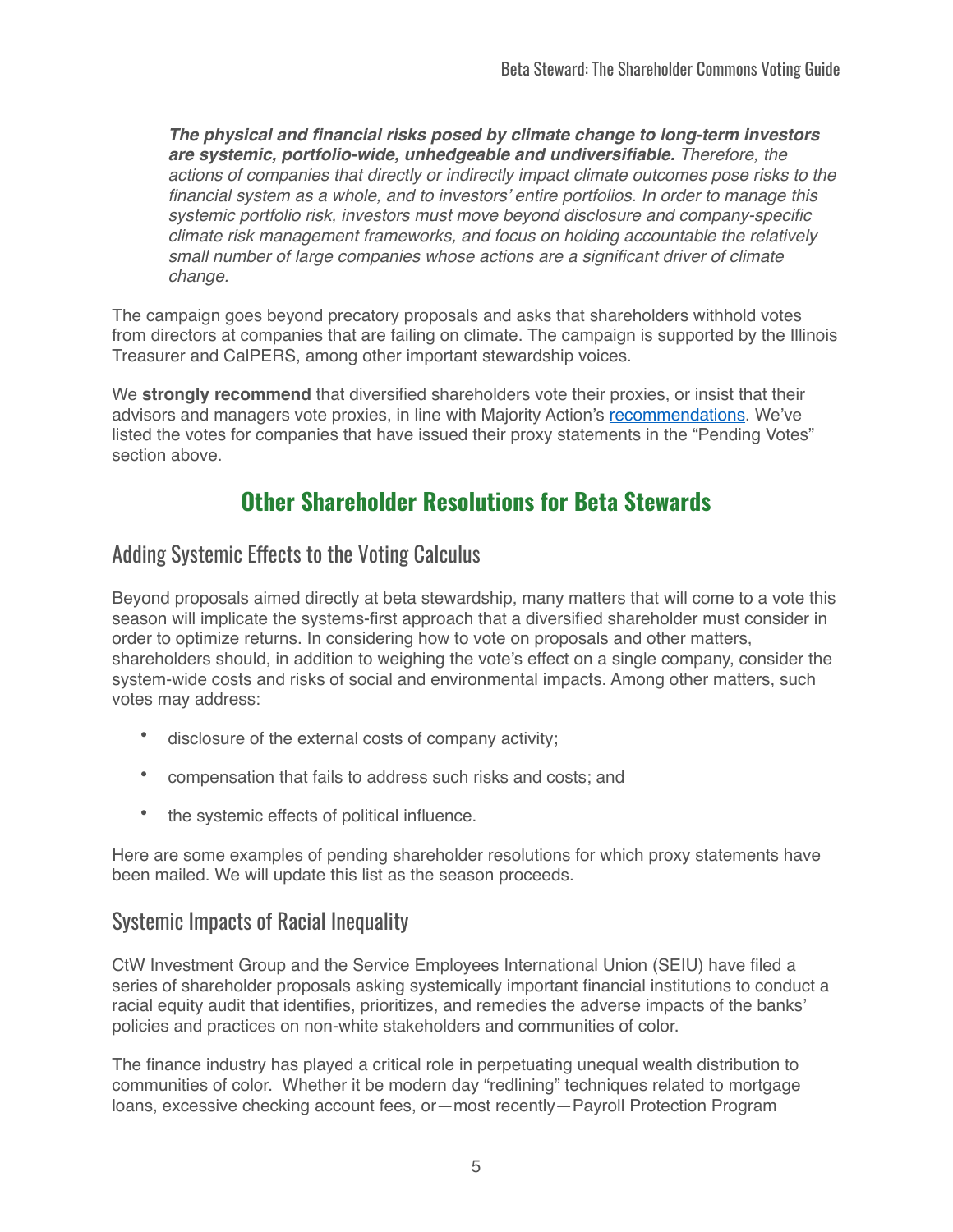distribution, communities of color have faced decades of discrimination as a result of the financial industry's policies and practices. According to the [Economic Policy Institute,](https://www.epi.org/publication/secular-stagnation/) income inequality is slowing U.S. economic growth by reducing demand by 2-4%. Similarly, the [Federal](https://www.frbsf.org/our-district/files/economic-gains-from-equity.pdf)  [Reserve Bank of San Francisco](https://www.frbsf.org/our-district/files/economic-gains-from-equity.pdf) determined that gender and racial gaps created \$2.9 trillion in losses to U.S. GDP in 2019. Moreover, a [recent report from Citigroup itself](http://citi.us/3olxWH0) calculated that eliminating racial disparity would add \$5 trillion to the U.S. economy over the next five years. This drag on GDP [directly reduces the return on a diversified portfolio](https://www.unepfi.org/fileadmin/documents/universal_ownership_full.pdf) over the long term.

Major banks within the financial industry have all made recent commitments supporting the Black Lives Matter movement, but monetary pledges and verbal commitments alone are not sufficient to address the systemic racial disparities within the financial system. Banks cannot effectively address racial injustice and economic inequality without careful study of how the industry's products and services have contributed to this imbalance.

Proposals requesting a racial equity audit are currently pending at **[Bank of America](https://www.sec.gov/Archives/edgar/data/0000070858/000119312521072547/d937842ddef14a.htm)**, **[Citigroup](https://www.sec.gov/Archives/edgar/data/0000831001/000120677421000735/citi3828191-def14a.htm)**, **[Wells Fargo](https://www.sec.gov/Archives/edgar/data/72971/000119312521082907/d71313ddef14a.htm)**, **[Goldman Sachs](https://www.sec.gov/Archives/edgar/data/0000886982/000119312521087020/d88664ddef14a.htm)**, **[JPMorgan Chase](https://www.sec.gov/Archives/edgar/data/0000019617/000001961721000275/a2021proxystatement.htm)**, and **[State Street](https://www.sec.gov/Archives/edgar/data/93751/000114036121011843/nc10018789x1_def14a.htm)**. Click [here](https://ctwinvestmentgroup.com/racial-equity-audit) to find letters laying out the broader case at each company.

Another proponent has similarly requested a racial equity audit at **[Johnson & Johnson](https://www.sec.gov/Archives/edgar/data/200406/000020040621000011/jnjproxy2021.htm)**, highlighting the long history, up to and including the present day, of the disparate outcomes nonwhite people experience in the healthcare sector, due in part to companies' predatory marketing and underrepresentation of non-white people in clinical trials. The proponent makes an expanded case for this proposal in its [exempt solicitation](https://www.sec.gov/Archives/edgar/data/200406/000121465921003496/r326211px14a6g.htm).

### Board Support for Paris Alignment and Net-Zero Targets

While it's still early days for this proxy season, we have already seen several instances of corporate boards recommending votes in favor of shareholder resolutions. While not unprecedented, this is a rare occurrence, and we are watching with interest to see if it might portend a growing trend. So far, these resolutions are still focused on company-first shareholder primacy, but beta stewards should nonetheless take notice, as the board support these have garnered could possibly be the leading edge of a paradigm shift.

At Australian mining company **Rio Tinto**, the board has [backed a shareholder resolution](https://www.riotinto.com/invest/shareholder-information/annual-general-meetings) asking the company to set greenhouse gas emissions targets consistent with the Paris agreement and suspend its membership in industry associations that lobby against climate action. And at **[General Electric](https://www.sec.gov/Archives/edgar/data/0000040545/000120677421000774/ge3816561-def14a.htm#SHAREHOLDERPROPOSALNO3ReportonNetZeroIndicator)**, management has indicated its support for a resolution asking the company to report on whether or not its Scope 1-3 emissions are now or will be in line with a Paris-aligned goal of net-zero greenhouse gas emissions by 2050.

#### Political Influence Disclosure

Proposals at **[Abbott Laboratories](https://www.sec.gov/Archives/edgar/data/1800/000104746921000455/a2242893zpre14a.htm#A)** and **[Eli Lilly](https://www.sec.gov/Archives/edgar/data/59478/000005947821000090/llypre14a2021.htm#i91a834f8fe29450c9f0cc1a4c4cc95aa_103)** ask the companies to disclose more details about their lobbying and political influence activities. The proposals are framed in terms of risk to individual company value, which we would argue is the inverse of a beta stewardship approach, which would instead contemplate the costs corporate behavior imposes on wider systems. Nevertheless, corporate capture of the political process constitutes a serious barrier to beta stewardship, and this proposal points out the disjuncture between, for example, Abbott's